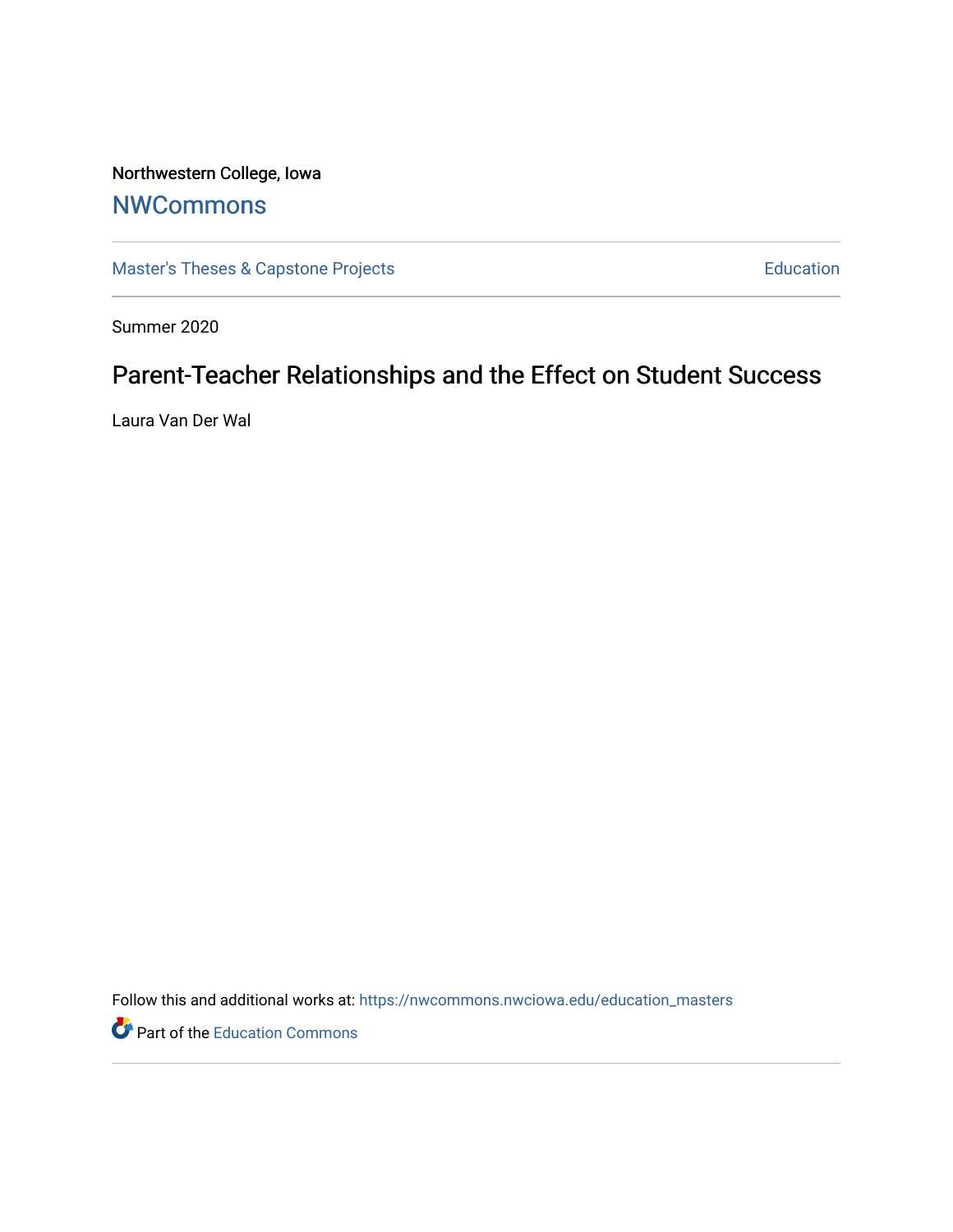Parent-Teacher Partnerships and the Effect on Student Success

Laura Van Der Wal

Northwestern College

A Literature Review Presented

in Partial Fulfillment of the Requirements

For the Degree of Master of Education

August 7, 2020

Dr. Theresa Pederson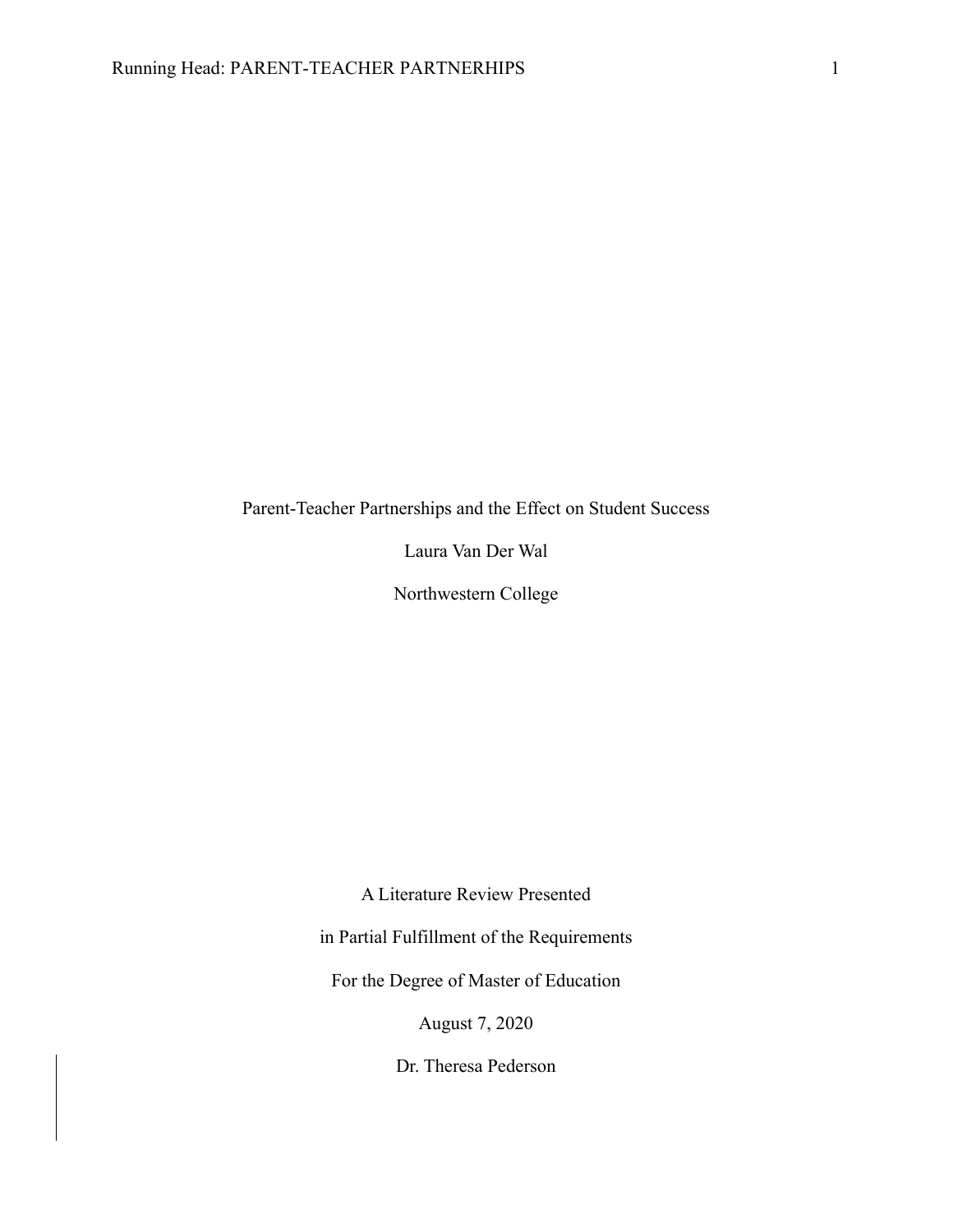### Table of Contents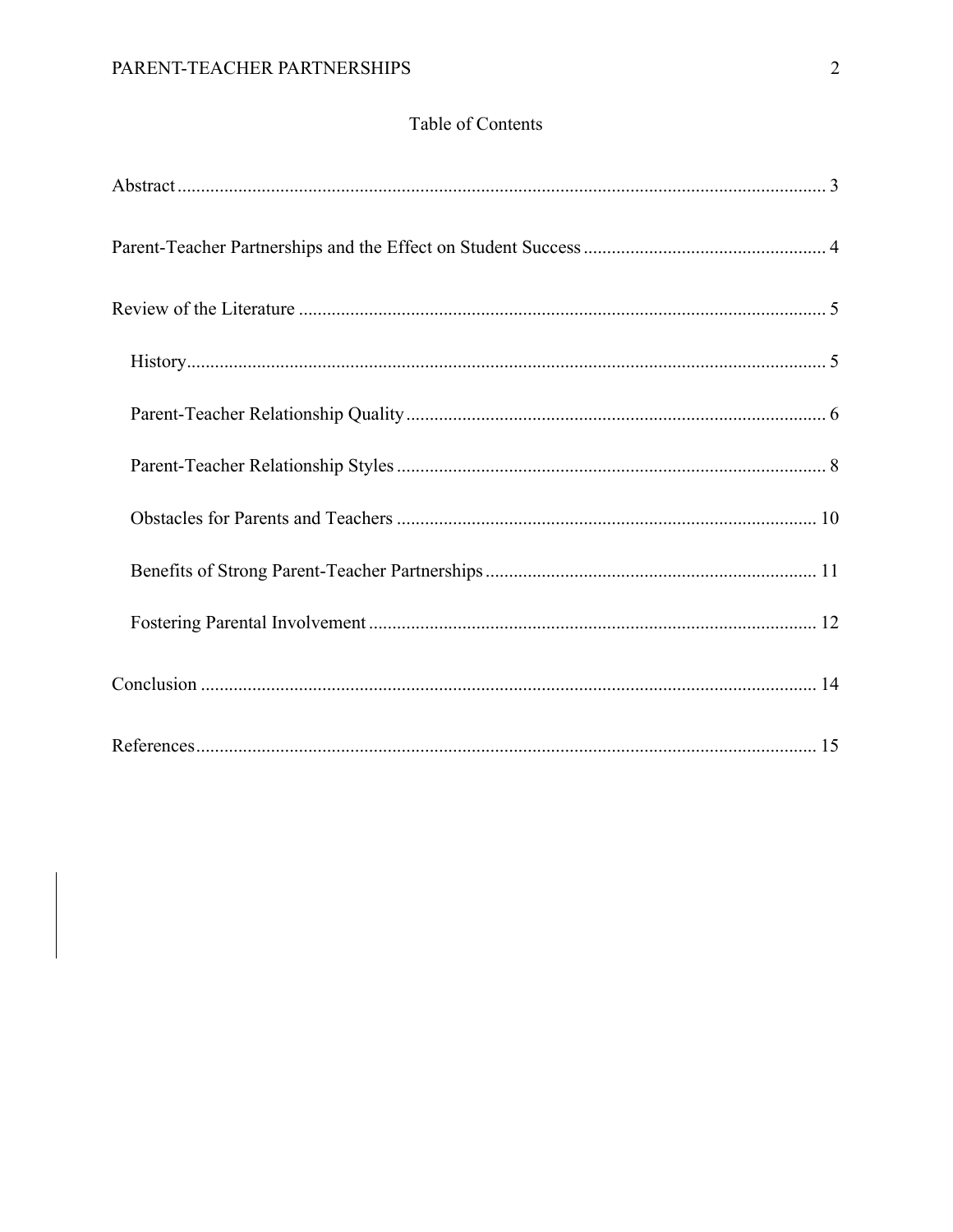#### Abstract

Effective collaboration between educators and parents has become more and more essential to meet the basic needs of our students. This partnership includes parents, families, and teachers working together as a strategy to support students' learning. A partnership such as this requires responsibility from both sides in order to make the required progress. Researchers found children whose parents were identified by teachers as more positively involved had higher levels of prosocial behaviors and more academic success. This demonstrates teachers and parents who work together to empower students could help improve student performance. This literature review will contain peer reviewed, scholarly journals researching the history of family school partnerships and their effect on the overall success of students.

*Keywords*: Parent-Teacher Relationship, Parental Involvement, Student Achievement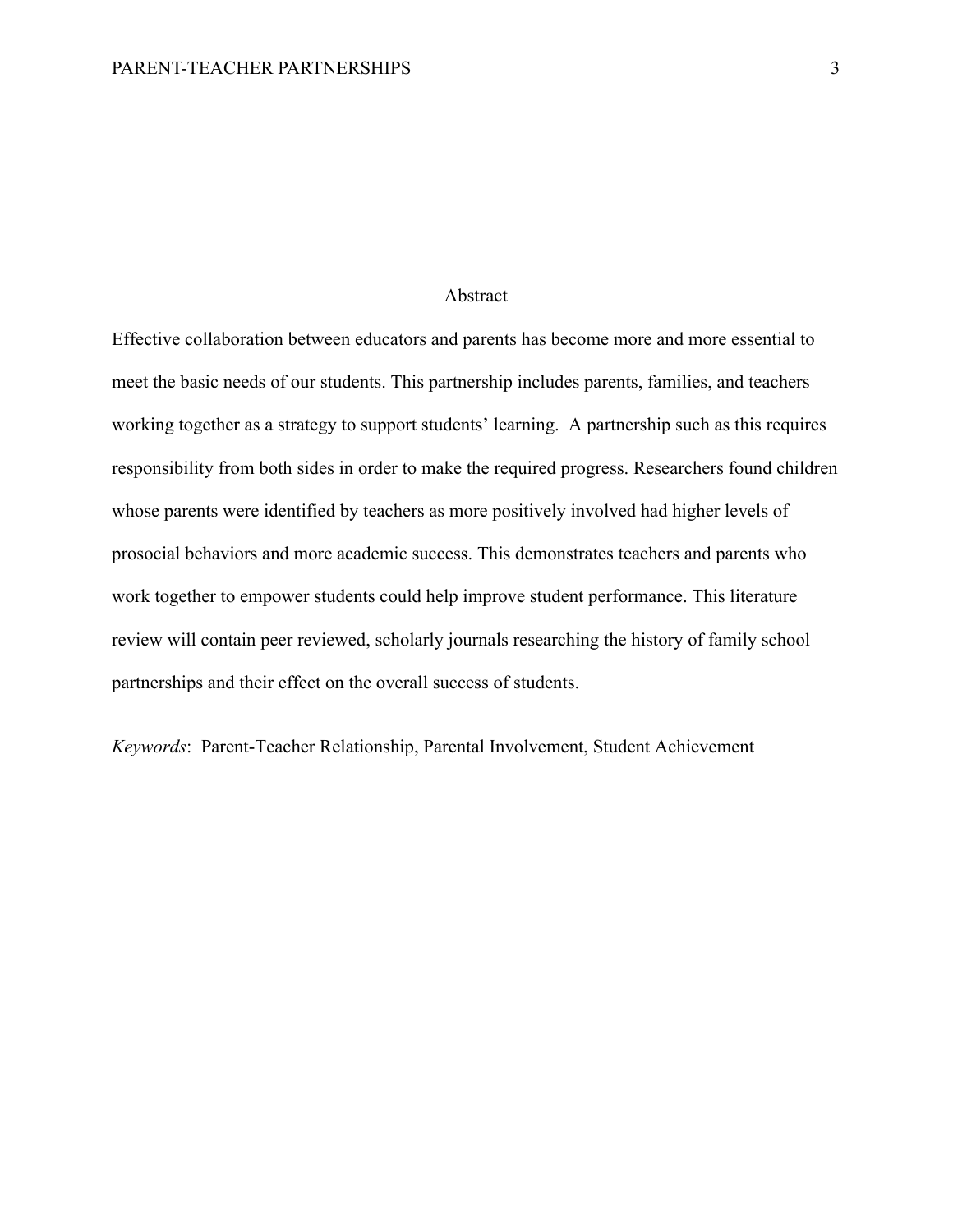#### **Parent-Teacher Partnerships and the Effect on Student Success**

The parent-teacher partnership is considered one of the most important factors for a child's educational success (Landeros, 2011). Achievement in school is critical for improving the likelihood of future life successes. The parent-teacher relationship is more focused on the behaviors' indicative of partnership, collaboration, and alliance between the parent and the teacher (Dawson & Wymbs, 2016). Generally, when parents participate in their children's education, both at home and in school, students demonstrate higher levels of emotional, social, and behavioral adjustment. (Hughes & Kwok, 2007).

An important feature of adolescence is the increasing autonomy of young people . However, successful parents maintain an active role in their adolescents' experiences (Steinberg, Brown, and Dornbusch 1996). One example of taking an active role is parental involvement in education, through which parents manage and supervise their adolescents' academic careers, support adolescents' endeavors, and signal their belief in the value of education. This practice, in turn, engages adolescents in the educational process and promotes academic achievement (Hickman, Greenwood, and Miller 1995; Muller 1998).

Research has shown parental involvement in education occurs in many different forms, including Home-Based Involvement, School-Based Involvement and Home-School Collaboration. Home-Based Involvement (i.e., parental ability to support educational development at home and in the community) encompasses educational support initiated by the parent takes place outside of the classroom. School-Based Involvement includes activities which take place within the school, such as a parent volunteering as a teaching assistant or aiding a field trip. Home-School Collaboration refers to relational activities between the family and school, such as parent-teacher conferences. (Fantuzzo, J., McWayne, C., Perry, M. A., & Childs, S.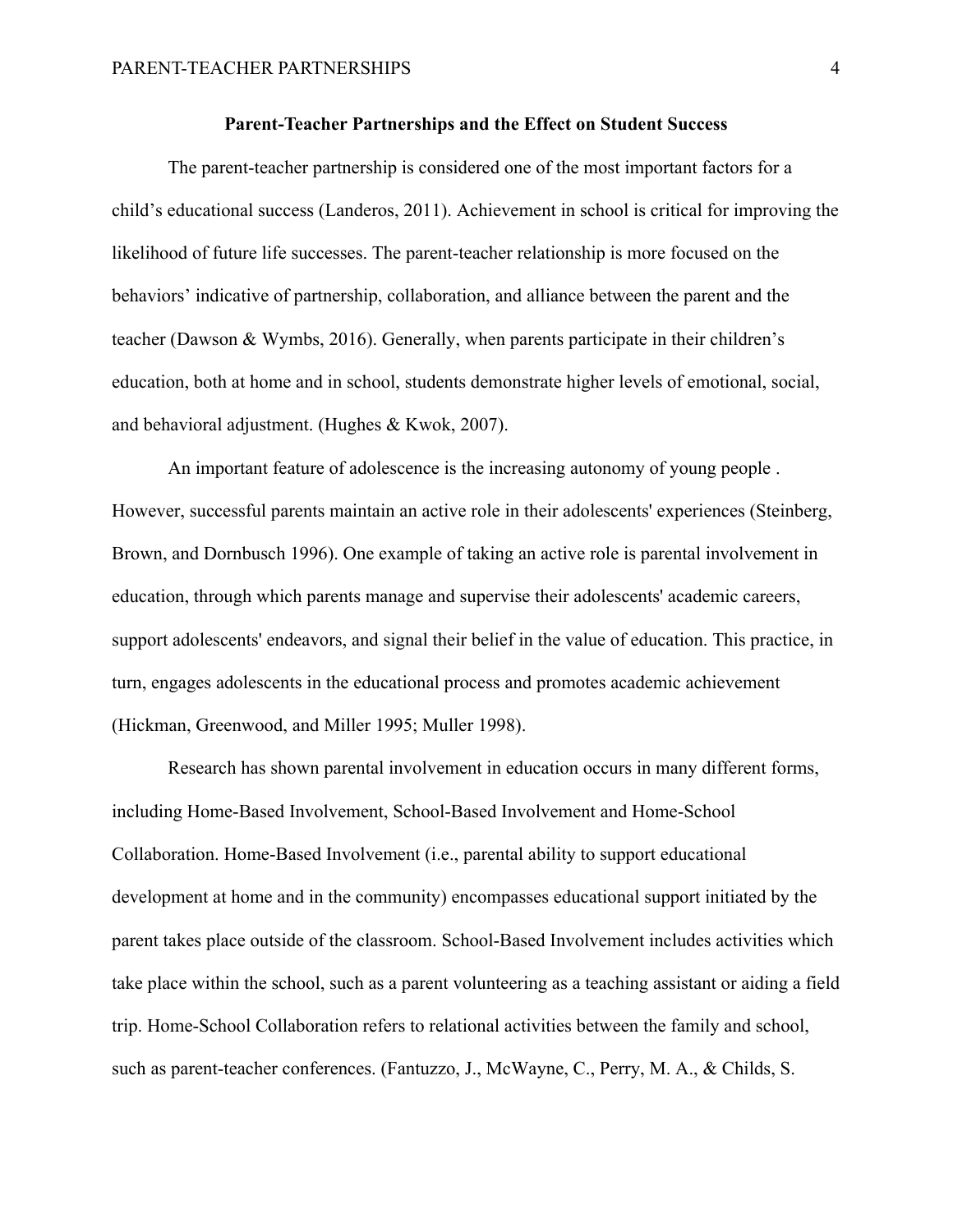2004). Family involvement in education has been identified as a beneficial factor in young children's learning (National Research Council [NRC], 2001; U.S. Department of Education, 2000). Theory and research demonstrate effective parent-teacher collaboration is a critical factor in the academic and social-emotional development of students in primary and secondary education (De Bruïne, Willemse, D'Haem, et. al, 2014). This literature review will share the obstacles both teachers and parents face while forming partnerships, the benefits of truly meaningful partnerships, and ways in which educators and schools can foster parental involvement.

#### **Review of the Literature**

#### **History**

Since the beginning of formal schooling, there has always been some form of collaboration between the home and the school. However, each reform movement in education has led to a change in the relationship between parents and teachers (Reilly, 2008). According to Trotman (2001) parent involvement was designed to create a partnership to allow for greater collaboration between home and school for the expressed purpose of improved student outcomes. Over time, parents have come to be viewed as critical partners in the education of their children. As parent involvement was defined and clarity regarding roles emerged, the dialogue between parents and professionals provided opportunities to develop new and effective strategies for innovative and authentic home–school partnerships (Hiatt, 1994). Lueneburg and Irby (2002) reported parental expectation for their children's achievement—participating in school activities, offering encouragement, and providing home learning environments produced more positive outcomes for children.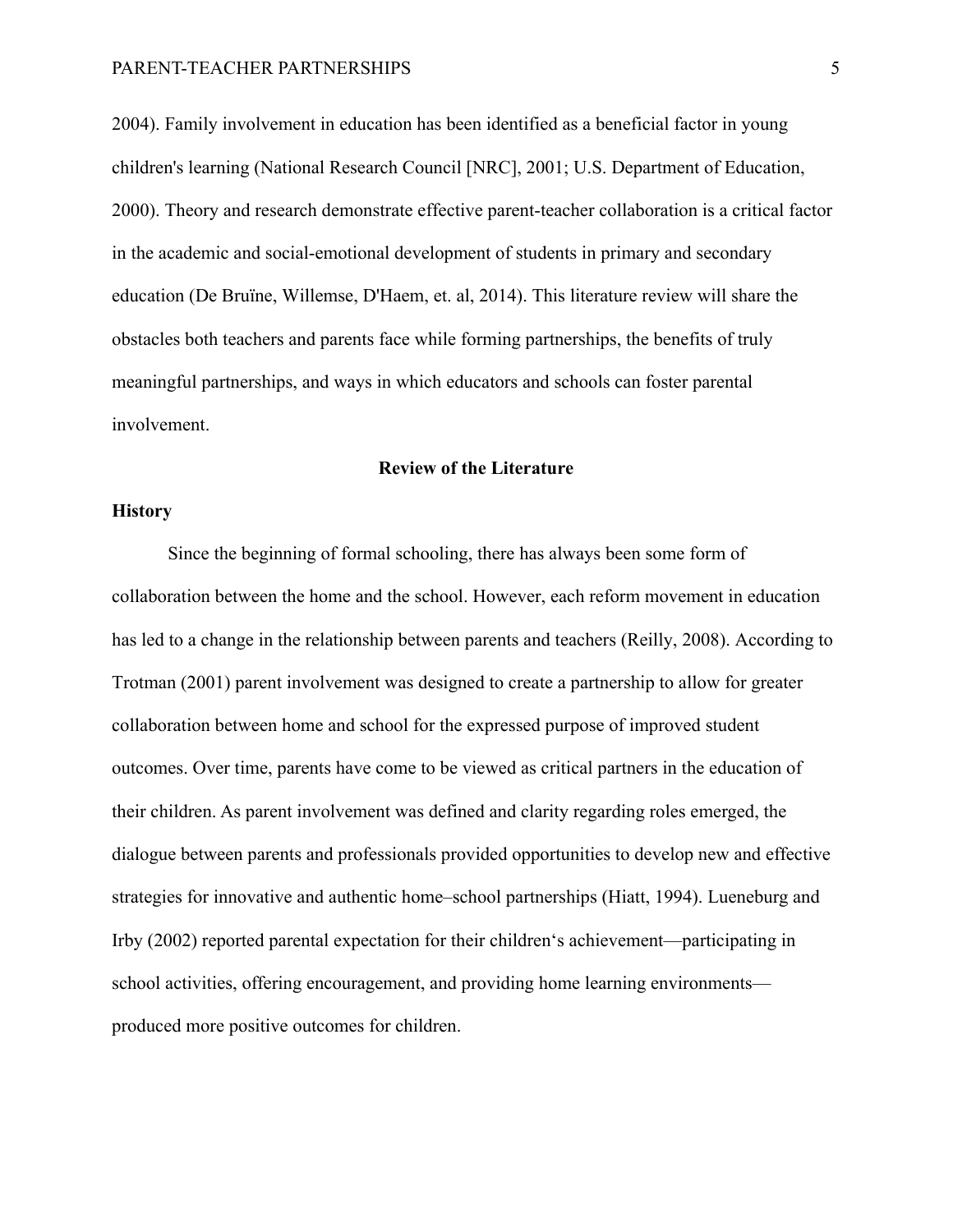Research demonstrated effective parent-teacher collaboration was a critical factor in the academic and social-emotional development of students in primary and secondary education (Epstein, 2001). More than a decade ago, scholars argued developing productive relationships with families is part of a teacher's professional role; however, creating family-school partnerships can be challenging for teachers (De Bruïne, Willemse, D'Haem, et. al, 2014). Parental involvement in the education of their children has been regarded as an important element of effective education for at least 40 years (Hornby & Lafaele, 2011). Epstein (2005) discussed the No Child Left Behind (NCLB) requirement of parent involvement in schools; the discussion was from a sociological perspective, which suggested parent involvement should be revamped to allow for more equitable and effective programs of school, family, and community partnerships. State, local, and school authorities must be engaged in professional development programs designed to equip teachers and employees to meet the task of engaging parents on all levels to develop effective partnerships. In 2015, No Child Left Behind Act was replaced by Every Student Succeeds Act (Epstein, 2005).

#### **Parent-Teacher Relationship Quality**

Parent-teacher relationship quality refers to the affective quality of the home-school connection, as indexed by trust, mutuality, affiliation, support, shared values, and shared expectations and beliefs about each other and the child (Vickers & Minke, 1995). Lekli (2015) conducted a study determining good communication is central to cooperation and support. The study goes on to discuss the application of strategies which may include parent-teacher conferencing, workshops, periodic student updates, and annual activities to foster parental involvement. The implementation and participation in such strategies by both parents and educators has been shown to enhance student progress, reduce student misbehavior, and increase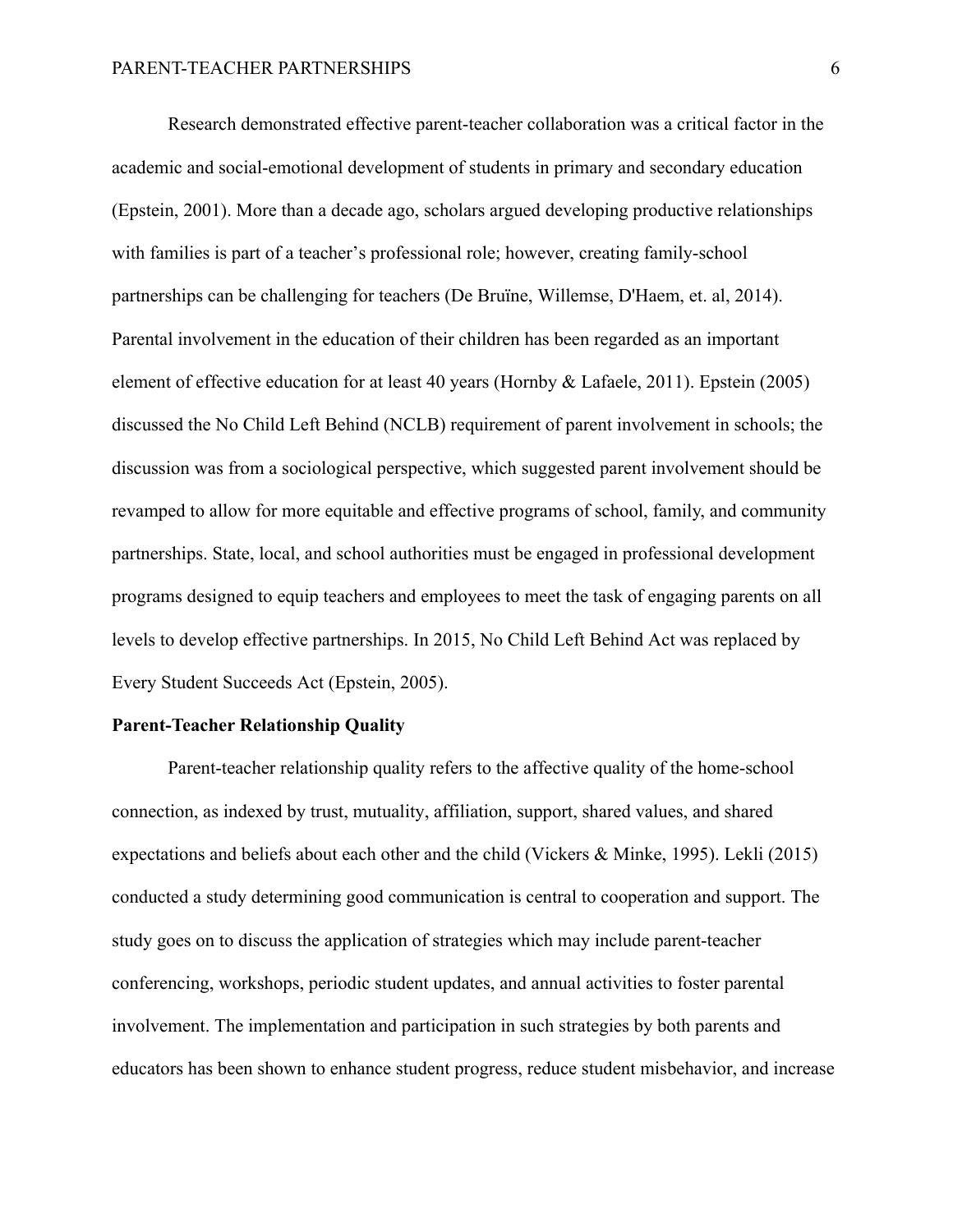lesson efficiency due to a well-managed classroom environment. Educators are responding to increased professional expectations, economic pressures, time constraints and rapid changes, effective collaboration between educators and parents has become more and more essential to meet the basic needs of the pupils. Parents provide children with their first learning experiences, starting with eating, sitting, walking, coloring at kindergarten, writing and reading etc. Therefore, reinforcing a strong parent-teacher partnership would be an in strategy to enhance support of the learning process in an educational institution (Lekli, 2015.)

A study by Vickers & Minke (1995) found when parents and teachers experience conflict students may experience increased behavioral and academic difficulties. Establishing cooperation depends on the culture of the school as well as socio-economic status of the school. Research has shown the inclusion of family contributes to better educational outcomes, improves attendance and increases students' responsibility for fulfilling school obligations (Cankar, Deutsch & Sentocnik, 2012). In its position statement on developmentally appropriate practice, the National Association for the Education of Young Children [NAEYC] stresses the importance of shared decision making and responding to family choices without abdicating responsibility to support the child's development and learning (Kaiser & Rasminsky, 2017).

Through her work as an educational assistant Trottier (2016) recommended the following strategies to bring parents into the teacher-student relationship which include: daily conversations as students are coming and going, classroom orientations at the beginning of the year, home visits, regular phone calls for both positive and difficult news, goal setting for children's learning, classroom newsletter (both online and in print), encouraging parents to volunteer, and inviting parents on field trips (Trottier, 2016.) According to Bender (2005) successful teachers were more effective at communicating when they tailor their communication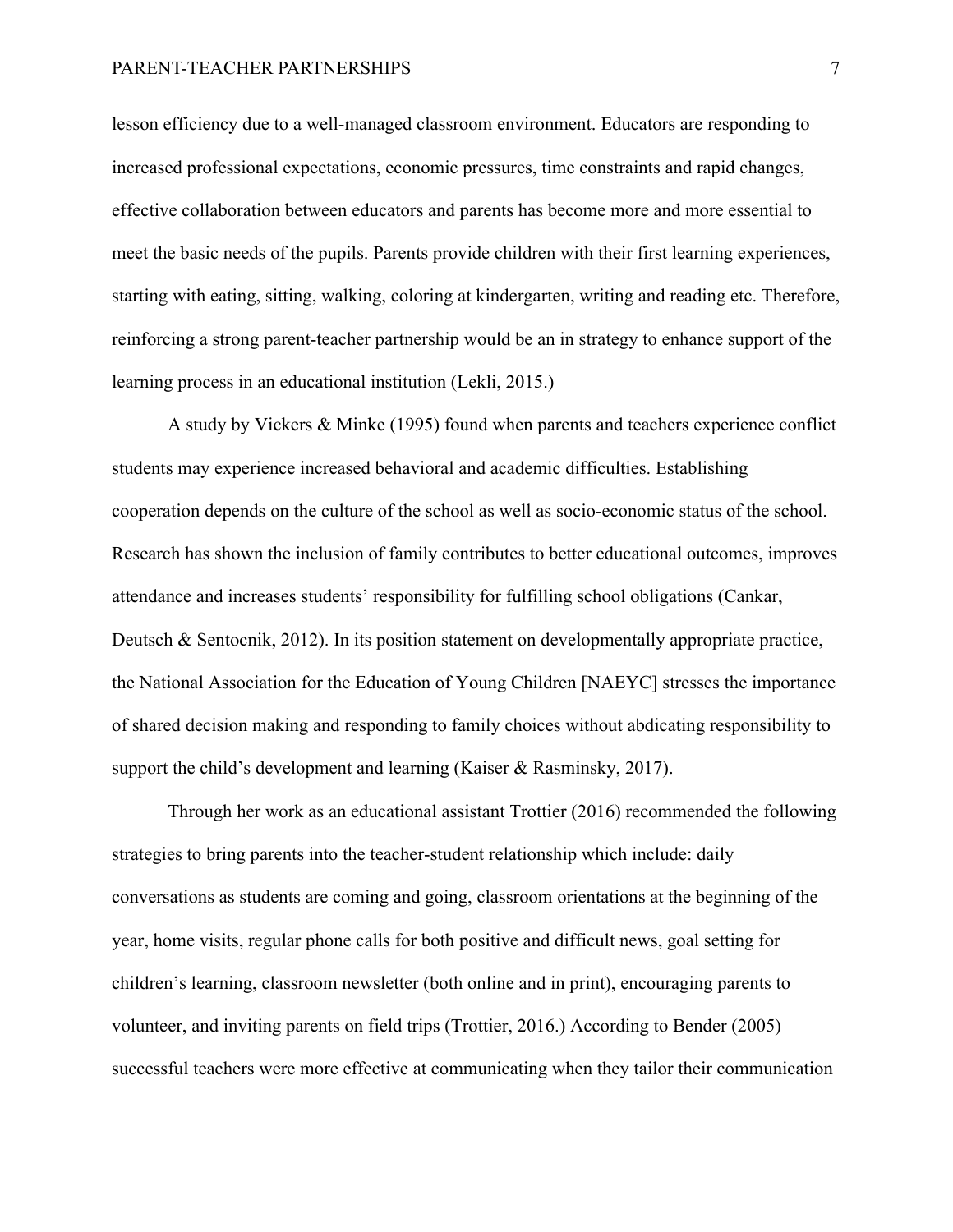to fit the situation and use different styles and methods to fit their goals. Effective communication with parents meant initiating conversations with them early on in the school year, informing them about significant classroom happenings, updating them regularly on their child's progress, and encouraging them to participate in school functions (Bender, 2005).

#### **Parent-Teacher Relationship Styles**

A student's adjustment to school relies, at least in part, on the practical and emotional resources made available to him or her over the years from home, school and the wider community. Both teachers and parents commonly believed in the value of education, want the best for children and want them to be happy at school (Porter, 2008). Trust is an important dimension of parent educational involvement and parent‐teacher relationships. Preliminary research suggested parent trust in teachers and schools is associated with student learning and behavior (Santiago, Garbacz, Beattie & Moore 2016). Partners collaborate in planning, coordinating, and implementing programs and activities at home, at school, and in the community build strengths and resilience in children to enhance their academic, personal, social, and college-career outcomes (Epstein, 1995).

In a professional-driven relationship, teachers viewed the parents as the source for their child's problems. When students are not progressing adequately teachers within this model often blame the lack of family support, rather than reflecting on the nature of teaching. Parents are expected to simply comply with the advice of the teacher. Professional-driven relationships are characterized by teacher dominance. Educators assessed children's needs, interpreted these to parents and formulate a suitable program, parents are expected to either defer to professional diagnoses and comply with their recommendations, or clear the scene to allow the professionals to get on with their job (Porter, 2008). In a professional-driven relationship engaging with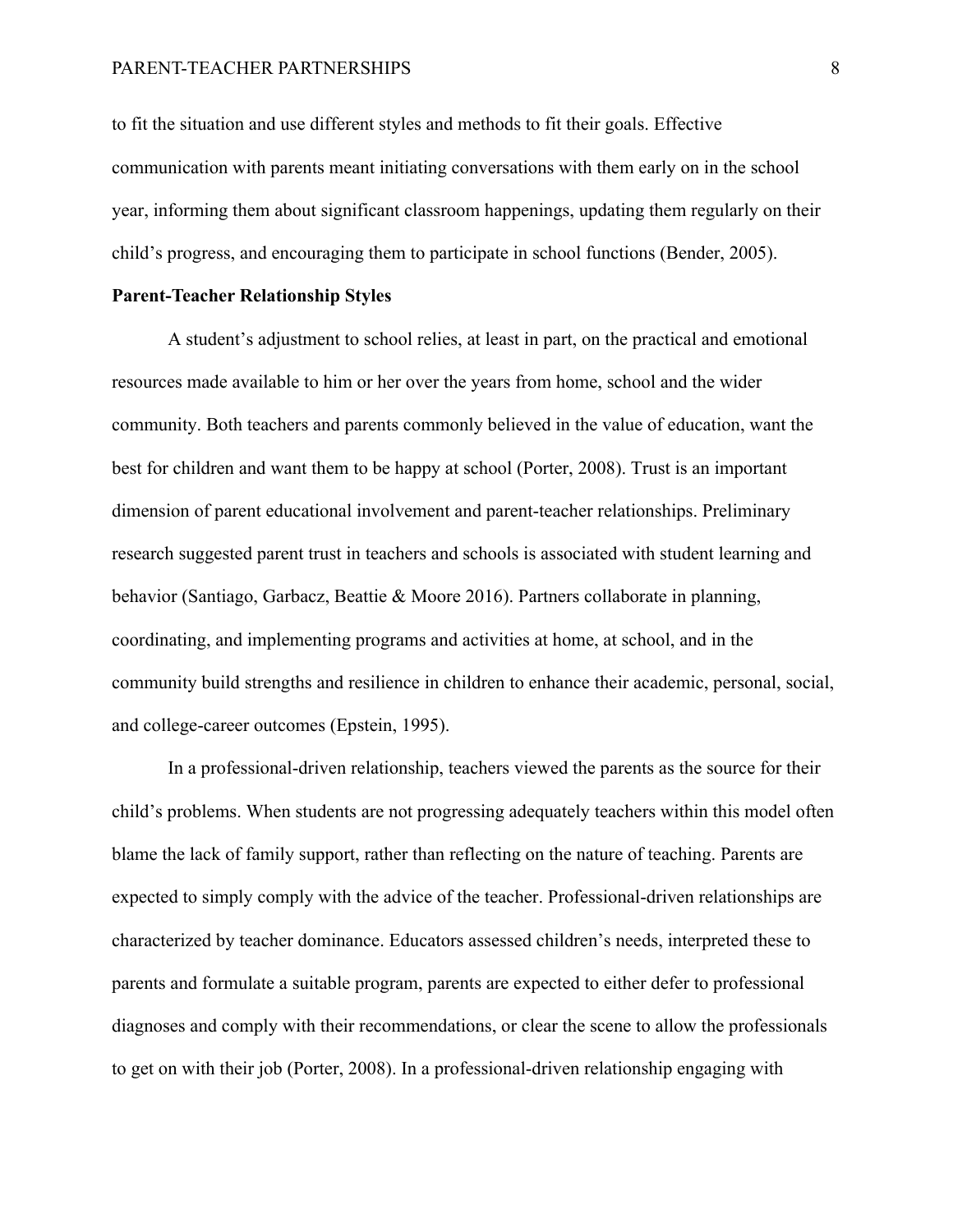families is considered a low priority an isn't thought of as being connected to student outcomes (Mapp, Carver & Lander, 2017).

In a family-allied partnership, parents are viewed as a child's first teacher in life. This view recognizes families and parents cannot work in isolation. Educators accept the responsibility to communicate with parents about their child's education, while parents are expected to support the school (Porter, 2008). Engaging with families was seen as a commitment and a key component of a school's functioning. Families were seen as true partners in the teaching and learning process and are valued as knowledgeable and important contributors to school and student improvement (Mapp, Carver & Lander, 2017).

A family-centered relationship placed parents and teachers as equal participants with complementary skills and expertise. The purpose of interacting with parents is to empower them to meet the needs of their child's and family's needs (Porter 2008). Targeted efforts are made to reach out to and invite families to be engaged with a focus on helping families to support their children's learning (Mapp, Carver & Lander, 2017). Kaiser and Rasminsky (2017) named some of the basic ideas behind this family centered approach. For example, families were central to children's lives- their first and main teachers and the experts on their own children. Families have their own strengths, competencies, resources, ways of coping, and goals for their children. Every family must be respected and accepted on its own terms, without judgements or preconceptions. Each family's values, beliefs, race, culture, ethnicity, religion, language, and socioeconomic status must be acknowledged and respected. Services and programs are effective to the degree they support the family in meeting the needs it has identified (Kaiser & Rasminsky, 2017).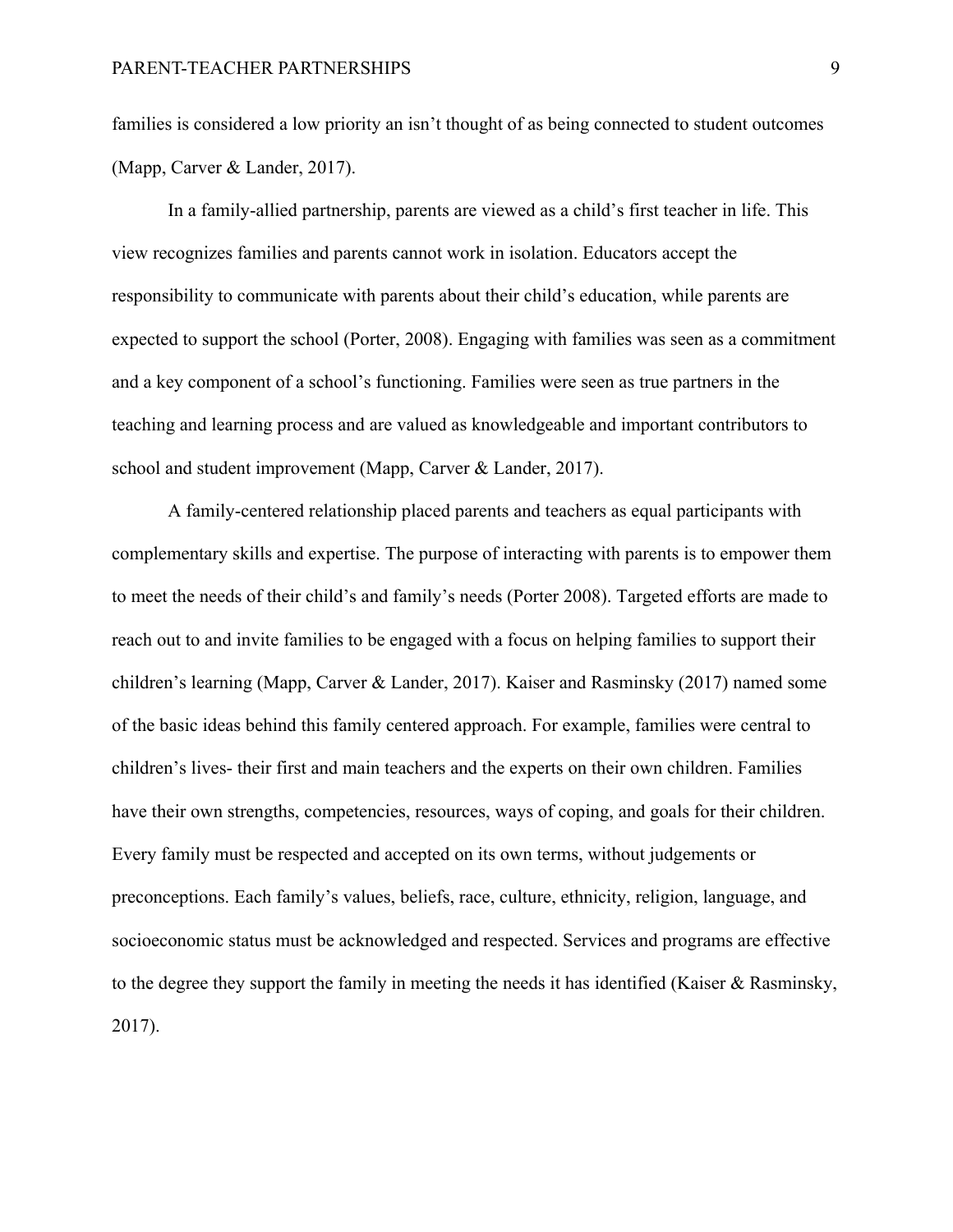#### **Obstacles for Parents and Teachers**

According to a study done by Gary Hornby and Rayleen Lafaele (2011) extensive literature indicated parental involvement is advantageous for children of all ages. The current reality is there is considerable diversity in the type and degree of parental involvement. Parent and teacher interactions were frequently shaped by differing expectations and vested interests (Hornby & Lafaele, 2011). Some parents experienced failure, ridicule, and some dropped out before graduation. These negative feelings were projected onto their own children and both the parents and their children become defensive about school. It was important for teachers to convey to these parents, as well as to their children, they care about their students as individuals and they have a genuine concern for the children's welfare (Flynn, 2007) .

Diversity in our schools is continually growing and as a result, language barriers are becoming more problematic. Families do not speak English need teachers to send home notices written in the families' native language, have interpreters available during conferences, or use the parents' extended families to assist in communications between home and school (Inger, 1992). Families face barriers, too, especially those with low income or from different cultures. In today's economy many parents are working one or two jobs. Families may feel intimidated because of a language barrier or the painful memories they carry from their own school experience. Many working-class and low-income families believe school and family lie in separate realms (Kaiser & Rasminsky, 2017).

A study by Dawson and Wymbs (2016) identified the significance of family-school collaboration citing the need for consistent positive communication. Obstacles to parent-teacher communication did not fall solely on the shoulders of parents. Teachers faced a number of hurdles causing them to be reluctant to contact parents. Teachers may fear parents will be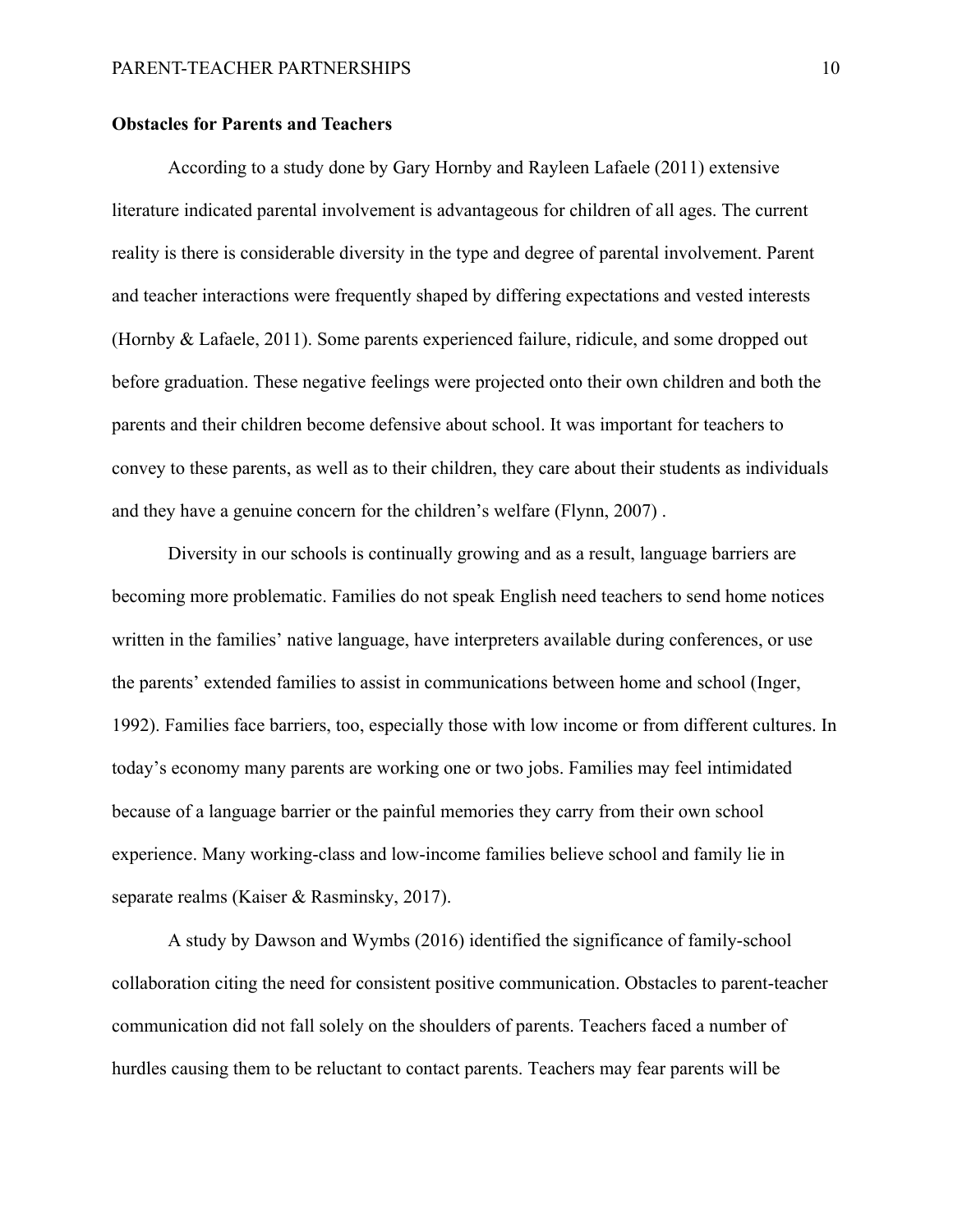argumentative when they are contacted. Some teachers are misguided in their belief if they avoid contacting the parents, they will reduce confrontations (Flynn, 2007). Another reason for teachers failing to communicate with the family was the teacher's lack of understanding of the importance of parental involvement and their beliefs about parents' efficacy in improving academic success (Hoover,-Dempsey, Walker, Jones & Reed, 2002). Teachers with limited life experienced may know little about a family's daily experience (Kaiser & Rasminsky, 2017).

However, the most serious obstacle to increasing parental involvement in schools was the failure of our teacher education programs to adequately train preservice teachers (Epstein, 1995). Teacher education institutes (TEI's) seemed to pay little attention to the preparation of prospective teachers for family-school partnerships. Many novice teachers see room for improvement in teacher education, especially in preparing them to work with families (De Bruïne, Willemse, D'Haem, et. al, 2014). In the 2014 explorative study done by De Bruine, educators emphasized the lack of time for collaboration and development of shared visions. This in turn lead to individual unplanned and unconscious practices of educators as found in the study. In this study of the preparation of pre-service teachers it was determined educators considered Family School Partnership (FSP) important, but difficult to establish. Preparation for FSP fails if the concept is not grounded in an understanding of the needs and aims of establishing valuable partnerships (Epstein, 2001). In a 2005 Harvard Graduate School of Education report it was found the stress of dealing with difficult parents is one of the top reasons teachers leave the profession (Emeagwali, 2009).

#### **Benefits of Strong Parent-Teacher Partnerships**

Studies have shown when children from low-income backgrounds are exposed to an emotionally supportive home environment in which academic success is affirmed, their academic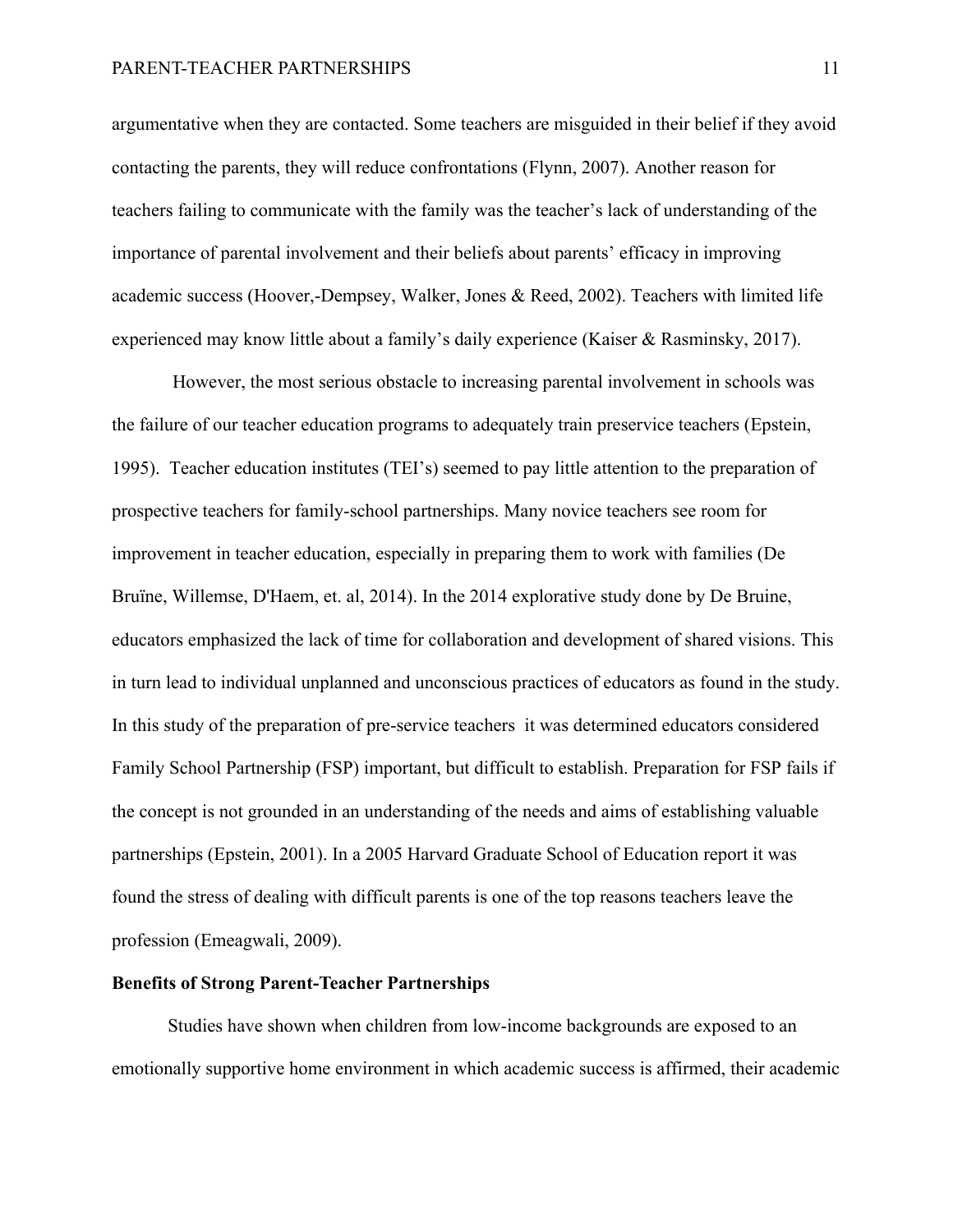scores improve tremendously (Okpala C., Okpala A. & Smith, 2001). Good communication skills between parents and educators was the key to motivating children's learning and their success at school. Consequently, increased children's motivation and desire in learning means more attention and engagement towards the teaching process, reducing in this way disruptive and undesirable behaviors maximizing in this way the positive climate of a well-managed classroom (Lekli & Kolati, 2015). Parent-teacher collaboration seemed to establish a strong partnership with classroom management highly contributing to the successful ongoing of the teaching process and its positive results (Lekli & Kaloti, 2015).Positive effects included increased academic achievement, improved student attitude towards school, improved behavior, encouragement for students to learn inside and outside of the classroom, and promotes good study habits (Lekli & Kolati, 2015).

When researchers asked parents and professionals what they valued in a partnership, six themes emerged: communication, commitment, equality, skills, trust, and respect (Kaiser & Rasminsky, 2017). Parents want their communication with professionals to be frequent, open, and honest, with no sugarcoating or hidden information. They wanted two-way communication and tact- professionals who respect their privacy, do not judge them, and find positive things to say. When teachers took actions to cultivate instructional partnerships with parents, those parents are more likely to support their children's learning at home, and the students of these parents are more likely to be perceived by the teachers as positively involved in classroom learning activities (Olmstead, 2013).

#### **Fostering Parental Involvement**

The impact of fostering parental involvement has been well researched. The purpose of the 2013 study by Olmstead was to determine whether emerging technologies facilitate better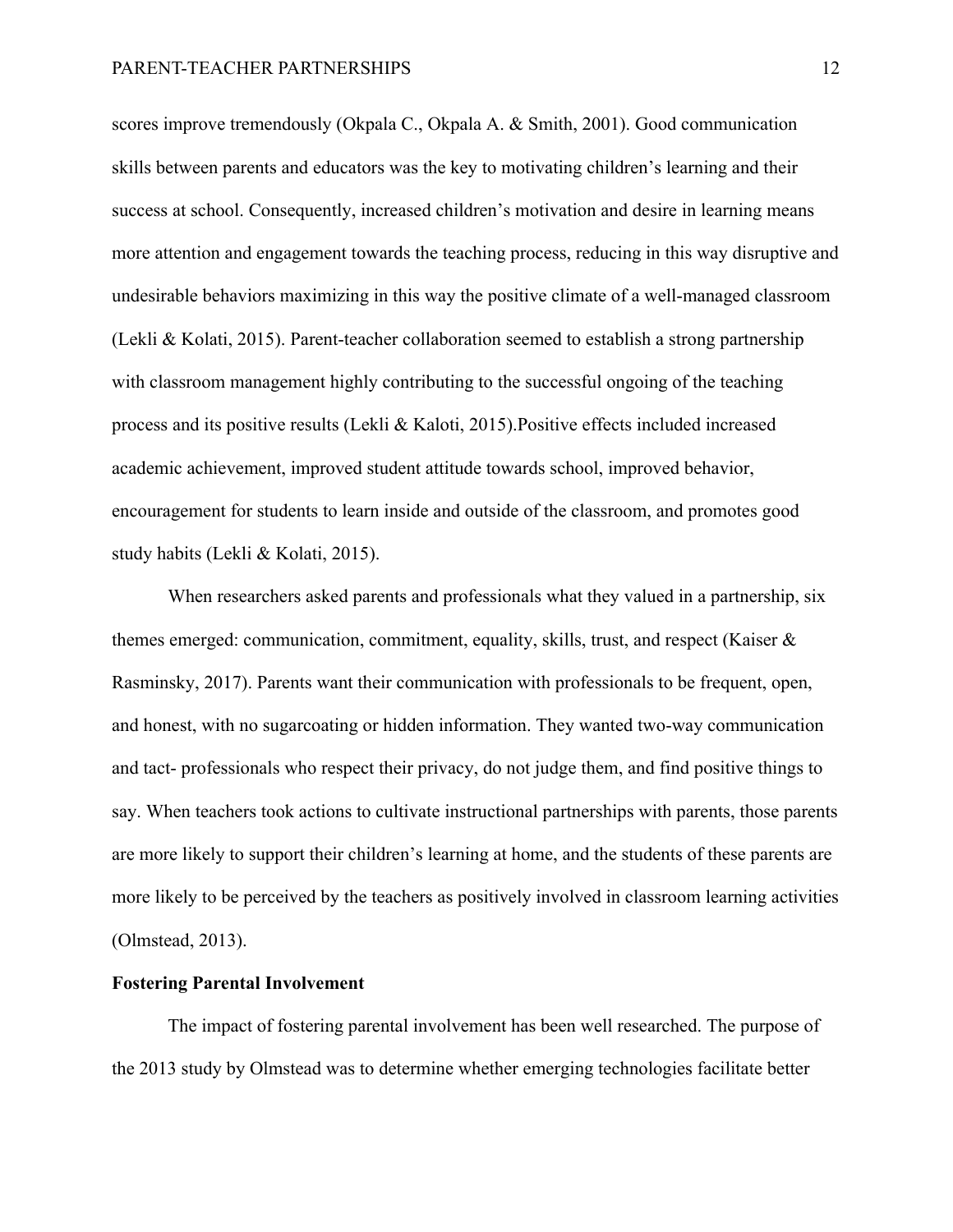parent-teacher communication and parent involvement. Existing and emerging electronic communication technologies may provide the capabilities for schools to increase how parents can be involved in their children's academic lives (Olmstead, 2013). Online textbooks, links to educational websites include games or videos, and teacher websites provide parents with the resources they need to engage in their children's learning at home. Blogs, wikis, and email provide parents with the two-way communication when they need to pull information or respond when needed. While educators must do their part to foster their relationships with parents, schools too must employ strategies to strengthen partnerships with parents (Emeagwali, 2009).

If schools addressed Constantino's (2003) findings, working parents struggling to be involved in their children's academics would benefit by schools utilizing electronic means to communicate with parents. These can include voice-calling systems, websites, email, and parent portals. Voice-calling systems allow parents to keep in touch with the school by having messages sent to their preferred phone number, whether it is a cell phone, work phone, or home phone. Websites, if updated regularly, allow parents access to important news and events about the school. Teacher websites provide parents with homework assignments and class news. Parent portals allow parents to access students' courses, homework assignments, grades, and attendance.

It is the teachers' and school's responsibility to do the utmost in increasing parents' participation and collaboration in their children's education. The school or individual teacher can do several of the following activities. First, the school can plan annual activities early in the school year serve to introduce families and teachers in a positive setting. Next, schools could provide parents with updates of student activity in class and provide parents with ways to support their children. Parent-teacher conferences allow for discussion of student progress (Lekli &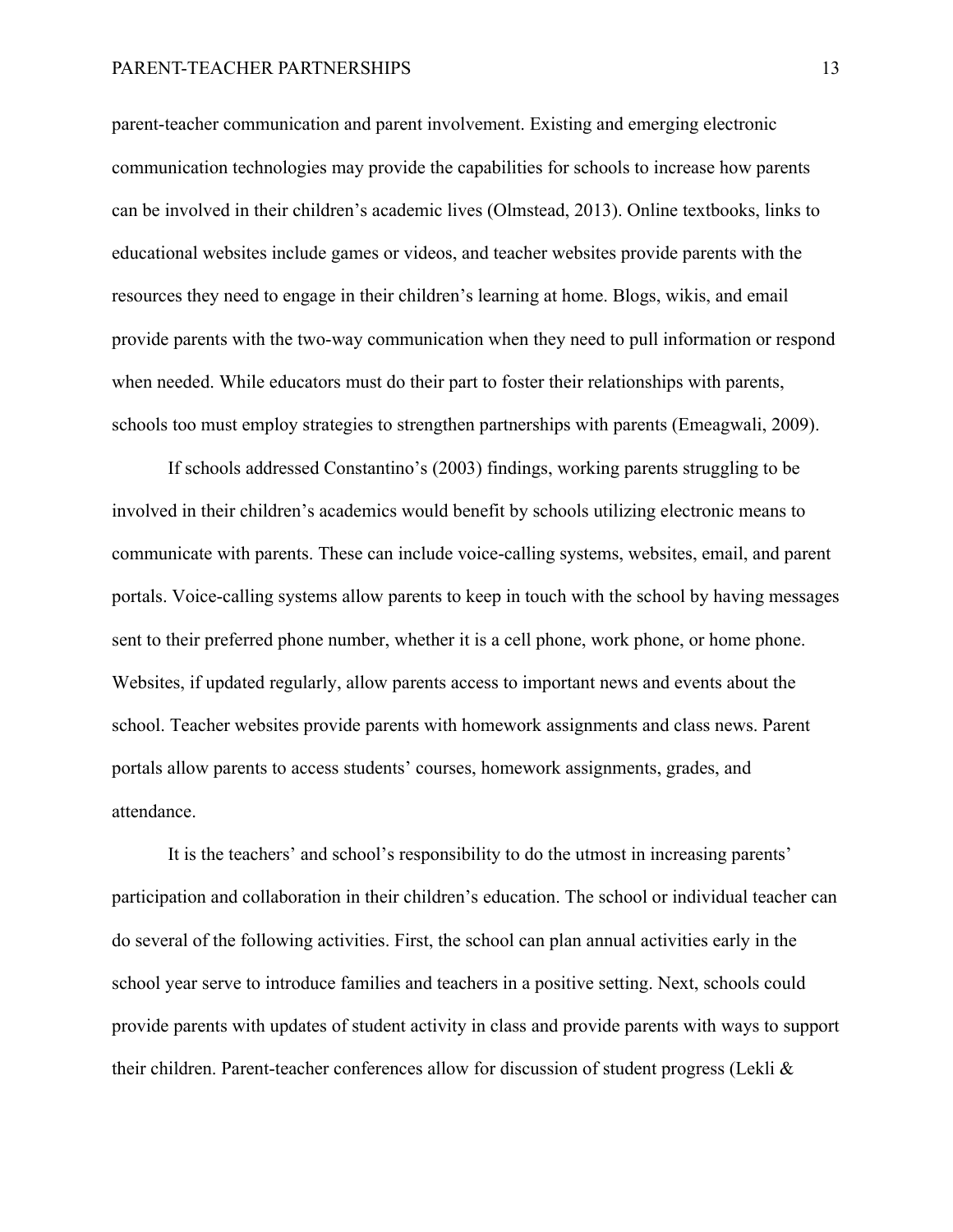Kaloti, 2015). Schools, educators, and parents can effectively work together to promote positive student outcomes through persistence, patience and goals in mind (Emeagwali, 2009). Schools must employ strategies to forge and strengthen partnerships with parents. The National Network of Partnership Schools at John Hopkins University developed a framework to guide schools in their efforts to do so (Epstein, 2005).

#### **Conclusion**

Three decades of research confirm families are engaged in their children's education, children of all ages do better both academically and socially no matter what the family's income or background (Halsgunseth, Peterson, Stark & Moodie, 2009). Literature has clearly identified the benefits of parental participation, discussed the most critical parental behaviors, and delineated the obstacles for both the teachers and parents. Educators hold the key to changing the level of parental involvement in a given classroom. Effective communication is crucial in establishing these strong ties between school and home, these two fundamental institutions, equally sharing the responsibility of contributing to the children's progress. Proper preservice teacher training teachers will allow be better prepared with the skill set needed to foster effective relationships with a child's first teacher, their parents.

Ultimately, it is the parent's choice as to the level of involvement they choose to participate in the education of their children. It is important for teachers and administrators to be transparent in communicating to parents the significance of their support. Studies show parental involvement decreases as children begin middle school and into secondary school. By setting a firm foundation of positive interactions, strong communication, and truly meaningful partnerships we will set our children up for success for years to come.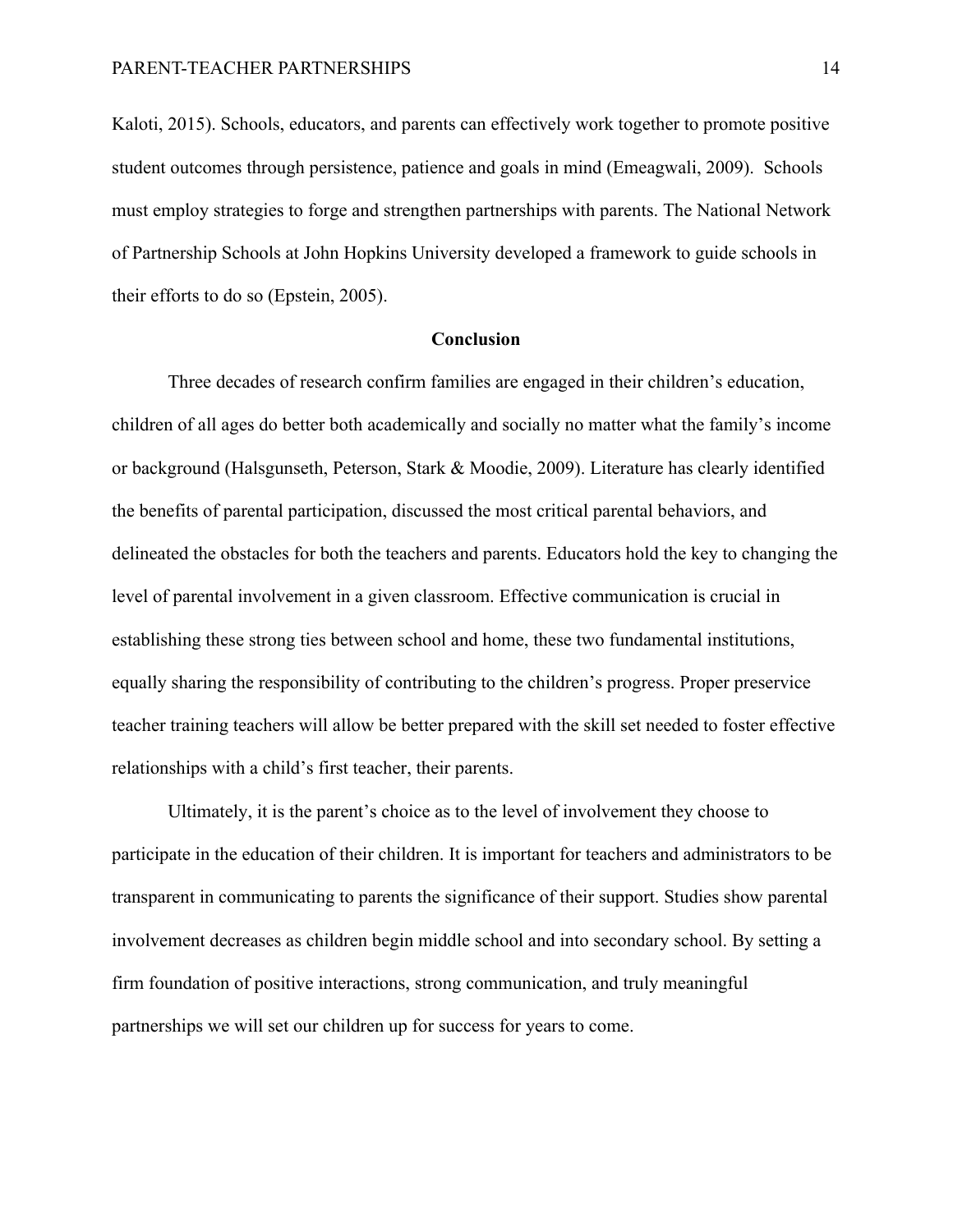#### **References**

- Bender, Y. (2005). *The tactful teacher: Effective communication with parents, colleagues, and administrators*. White River Junction, VT: Nomad Press.
- Cankar, F., Deutsch, T., & Sentocnik, S. (2012). Approaches to building teacher-parent cooperation. *Center for Educational Policy Studies Journal*, *2*(1), 35–55.
- Constantino, S. (2003). Engaging all families: Creating a positive school culture by putting research into practice. Oxford, UK: Rowan & Littlefield Education.
- De Bruïne Erica J, Willemse, T. M., D'Haem, J., Griswold, P., Vloeberghs, L., & van Eynde, S. (2014). Preparing teacher candidates for family-school partnerships. *European Journal of Teacher Education*, *37*(4), 409–425.
- Emeagwali, N. S. (2009). Fostering parent-teacher collaboration in the classroom.(classroom connection). *Techniques*, *84*(5), 8.
- Epstein, J. L. (1995). School/family/community partnerships: Caring for children we share. Phi Delta Kappan, 76(9), 701-712.
- Epstein, J. L. (2005). Attainable goals? the spirit and letter of the no child left behind act on parental involvement. *Sociology of Education*, *78*(2), 179–182.
- Fantuzzo, J., McWayne, C., Perry, M. A., & Childs, S. (2004). Multiple dimensions of family involvement and their relations to behavioral and learning competencies for urban, lowincome children. School Psychology Review, 33, 467 – 480.
- Flynn, G. V. (2007). Increasing Parental Involvement In Our Schools: The Need To Overcome Obstacles, Promote Critical Behaviors, And Provide Teacher Training. *Journal of College Teaching & Learning (TLC), 4*(2). doi:10.19030/tlc.v4i2.1627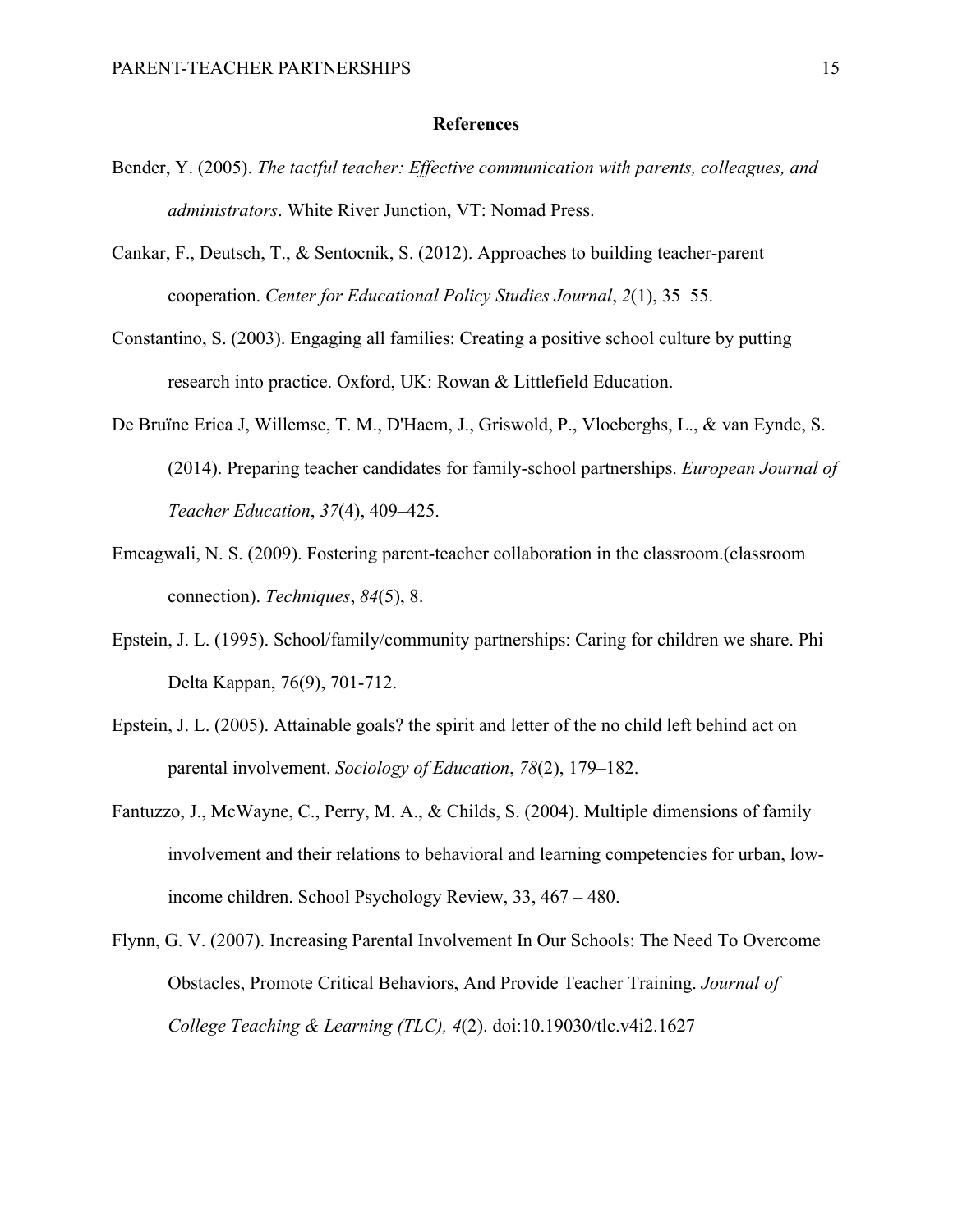- Halgunseth, L.C., Peterson, A., Stark, D.R., & Moodie, S. (2009). *Family engagement, diverse families, and early childhood education programs: An integrated review of the literature.* National Association for the Education of Young Children and Pre-K Now.
- Hiatt, D. B. (1994). Parent involvement in American public schools: A historical perspective 1642-1994. The School Community Journal, 4(2), 27-38.
- Hoover-Dempsey, K. V., Walker, J., Jones, K. P., & Reed, R. P. (2002). Teachers involving parents (TIP): Results of an in-service teacher education program for enhancing parental involvement. Teaching and Teacher Education, 18, 843-867.
- Hornby, G., & Blackwell, I. (2018). Barriers to parental involvement in education: An update. *Educational Review, 70*(1), 109-119. doi:10.1080/00131911.2018.1388612
- Hughes, J., & Kwok, O.-m. (2007). Influence of student-teacher and parent-teacher relationships on lower achieving readers' engagement and achievement in the primary grades. Journal of Educational Psychology, 99(1), 39–51. https://doi.org/10.1037/0022-0663.99.1.39
- Inger, M. (1992). Increasing the school involvement of Hispanic parents. (Report No. EDO-UD-92-3). Washington, DC: Office of Educational Research and Improvement. (ERIC Document Reproduction Service No. ED350380.
- Kaiser, B., & Rasminsky, J. S. (2017). Challenging behavior in young children: Understanding, preventing, and responding effectively. Boston: Pearson.
- Koralek, D., Nemeth, K., & Ramsey, K. (2019). *Families educators : building great relationships*. National Association for the Education of Young Children. https://public.ebookcentral.proquest.com/choice/publicfullrecord.aspx?p=5968081.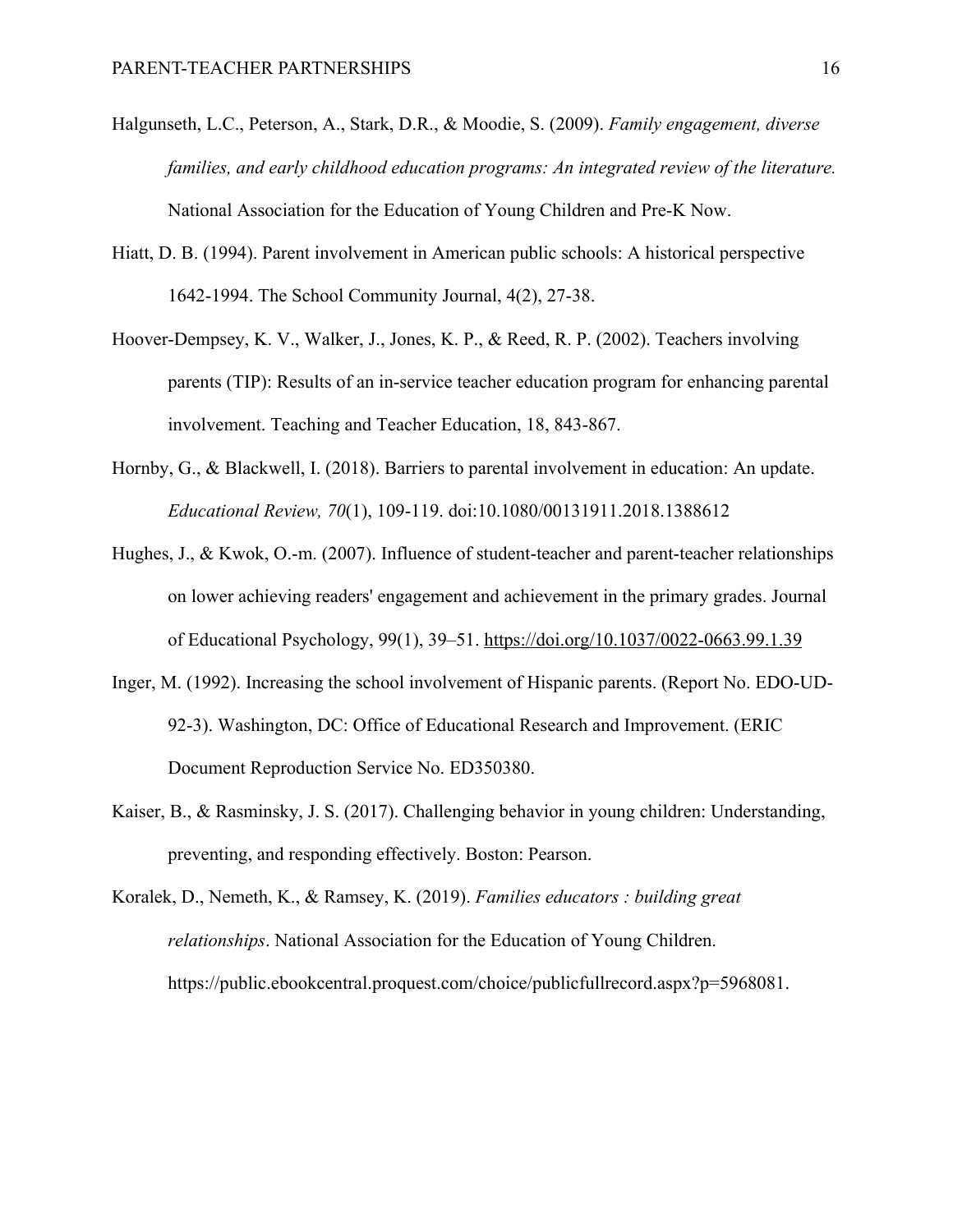- Landeros, M. (2011). Defining the 'good mother' and the 'professional teacher': parent-teacher relationships in an affluent school district. *Gender and Education*, *23*(3), 247–262. https://doi.org/10.1080/09540253.2010.491789
- Lekli, L., & Kaloti, E. (2015). Building parent-teacher partnerships as an effective means of fostering pupils' success. *Academic Journal of Interdisciplinary Studies*, *(20150301)*. https://doi.org/10.5901/mjss.2015.v4n1s1p101
- Lueneburg, F. C. & Irby, B. J. (2002, August). Parent involvement: A key to student achievement. Paper presented at the annual meeting of the National Council of Professors of Educational Administration, Burlington, 5-10.
- Mapp, K., Carver, I., & Lander, J. (2017). *Powerful partnerships : a teacher's guide to engaging families for student success*. Scholastic, Incorporated.

https://public.ebookcentral.proquest.com/choice/publicfullrecord.aspx?p=5622085.

- National Research Council. (2001). Eager to learn: Educating our preschoolers. Washington, DC: National Academy Press.
- Okpala, C. O., Okpala, A. O., & Smith, F. E. (2001). Parental involvement, instructional expenditures, family socioeconomic attributes, and student achievement. *The Journal of Educational Research*, *95*(2), 110–115.
- Olmstead, C. (2013). Using technology to increase parent involvement in schools. *TechTrends, 57*(6), 28-37. doi:http://dx.doi.org.ezproxy.nwciowa.edu/10.1007/s11528-013-0699-0
- Porter, L. (2008). *Teacher-parent collaboration: Early childhood to adolescence*. Camberwell, Vic.: ACER Press.